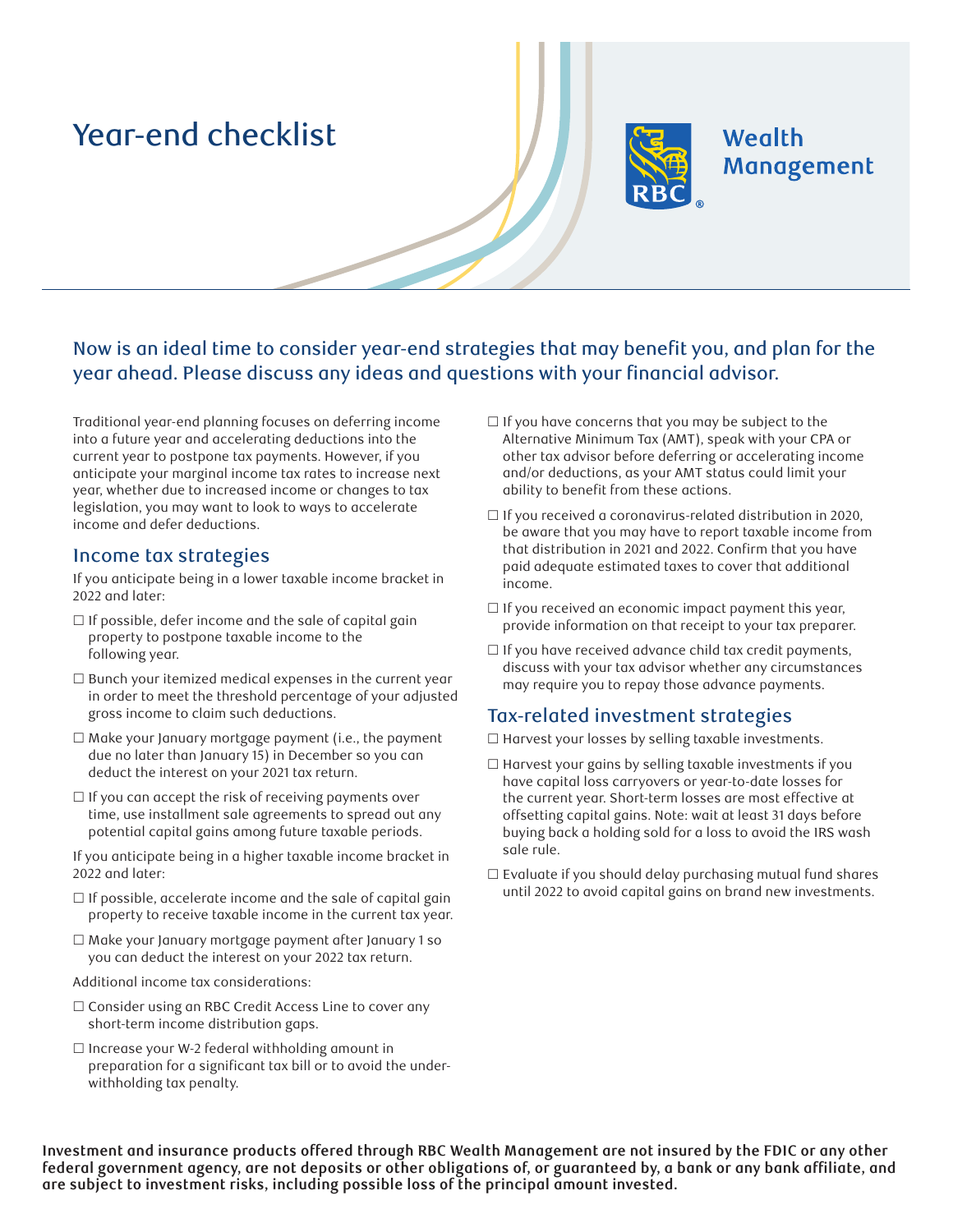## Retirement planning—seize opportunities and avoid missteps

- $\Box$  Maximize your IRA contributions. You may be able to deduct annual contributions of up to \$6,000 to your traditional IRA and \$6,000 to your spouse's IRA. If you are 50 or older, take advantage of catching up on IRA contributions and certain qualified retirement plans. You may be able to contribute and deduct an additional \$1,000.
- Although Required Minimum Distributions were waived in 2020, they are once again required in 2021. Confirm with your tax advisor that you have withdrawn the appropriate amount before year-end.
- $\Box$  Consider increasing or maximizing your 401(k) and retirement account contributions.
- $\Box$  Consider contributions to a Roth 401(k) plan (if your employer allows and you are in a lower income tax bracket now than you expect to be in the future).
- $\Box$  Avoid mandatory tax withholding by making a direct rollover distribution to an eligible retirement plan, including an IRA.
- $\Box$  Avoid taking IRA distributions prior to age 59 $\frac{1}{2}$  or a 10% early withdrawal penalty may apply.
- $\Box$  Consider setting up a Roth IRA for each of your children who have earned income.
- □ Consider converting from a traditional IRA to a Roth IRA if in a low marginal income tax bracket. Partial Roth IRA conversions are permissible.
- $\Box$  Explore taking employer stock from tax-deferred accounts (net unrealized appreciation strategy) to take advantage of capital gains tax rules.
- $\Box$  Determine the optimal time to begin taking Social Security benefits, which you can apply for between ages 62 and 70.
- $\Box$  If you have business losses that flow through to your individual tax return, consider a Roth conversion or harvest capital gains to create income that is offset by the business loss.
- $\Box$  Make a Roth IRA contribution if under the applicable earnings limitation.

## Gifting strategies

#### **Give to loved ones**

- $\Box$  Consider making gifts of up to \$15,000 per person as allowed under the federal annual gift tax exclusion. Use assets likely to appreciate significantly for optimum income tax savings.
- $\Box$  Make sure that your estate plan is up to date, and that you have a will, revocable trust, health care directive and power of attorney in place.

#### **Give to those in need—charity**

- $\Box$  Make a charitable donation before the end of the year. Remember to keep all of your receipts from the recipient charity. If the charitable contribution is made very close to year end, consider using a credit card so that you have a clear record of the date of the contribution.
- $\square$  Use appreciated stock rather than cash when contributing to charities. This may help you avoid income tax on the built-in gain in the stock, while at the same time maximizing your charitable deduction.
- $\Box$  If you are over 70½ and would like to make a donation to charity from your IRA, you can donate up to \$100,000 each year directly to qualified charities using a Qualified Charitable Distribution. You avoid taxes through a direct transfer of funds from your IRA custodian to qualified charities. It is a particularly effective way to direct your required minimum distribution.
- $\Box$  Set up a donor-advised fund for an immediate income tax deduction and provide immediate and future benefits to charity over time.
- $\square$  Consider "bunching" several years of charitable contributions into one year with a gift to a donor-advised fund to make your contributions more tax-efficient.
- $\square$  Be aware of the "above-the-line" charitable deduction (\$300 for individuals and \$600 for married filers) available to taxpayers who normally claim the standard deduction.
- $\Box$  Charitable contributions of cash to qualifying organizations may be deducted up to a limit of 100% of your adjusted gross income through 2021.

## Itemize personal residence and mortgage interest\*

- $\Box$  Up to \$250,000 (\$500,000 for married couples filing jointly) of the gain from the sale of your principal residence can be excluded from federal income tax, if certain requirements are met.
- $\Box$  Interest on up to \$750,000 of mortgage indebtedness incurred after December 14, 2017, is allowed as an itemized deduction if used to purchase or improve a home.
- $\Box$  For mortgages incurred December 14, 2017, or earlier, interest will be deductible on up to \$1,000,000 of debt (the old cap), even if refinanced after December 14, 2017.

<sup>\*</sup> Interest on mortgage or home equity debt not used to purchase or improve a personal residence is no longer allowable as an itemized deduction.

RBC Wealth Management does not provide tax advice. All decisions regarding the tax implications of your investments should be made in consultation with your independent tax advisor.

RBC Credit Access Line is a securities-based, demand line of credit offered by Royal Bank of Canada, an Equal Opportunity Lender and a bank affiliate of RBC Capital Markets, LLC. Subject to Credit Approval. Securities-based loans involve special risks, are subject to minimum collateral requirements, and are not suitable for everyone. Additional restrictions may apply.